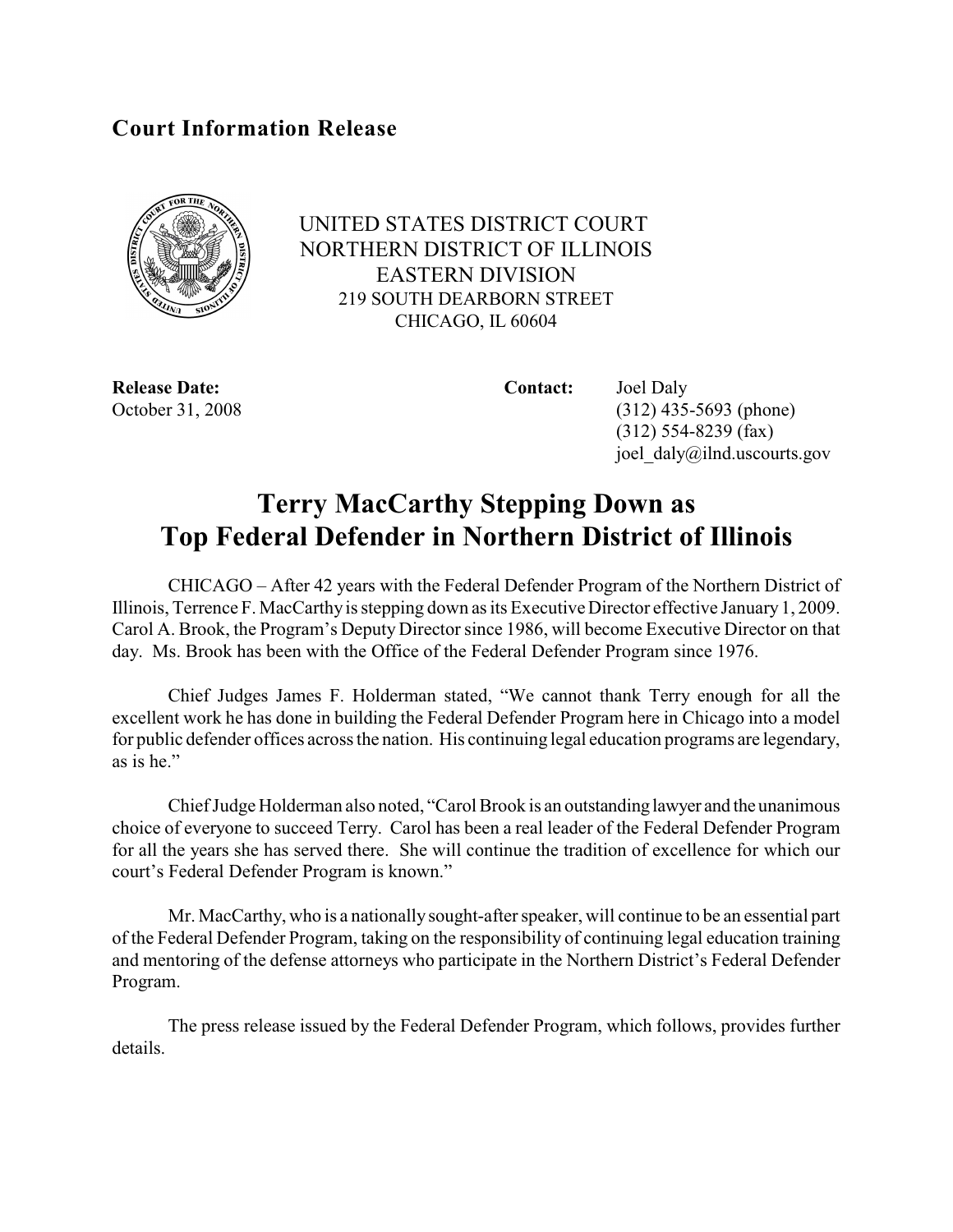## **Press Release**

## **FEDERAL DEFENDER PROGRAM, NORTHERN DISTRICT OF ILLINOIS**

 The Executive Committee of the Federal Defender Program for the Northern District of Illinois today advised the District Court that Terence F. MacCarthy, who for forty-two years has ably served as the Program's Executive Director, will be stepping down the first of the year and that the Committee has selected the Program's long-time Deputy Director, Carol A. Brook, to succeed him. MacCarthy will continue working with the office.

 The FDP Executive Committee told the Court it expects the transition to be seamless and that the quality of representation and service to the Program's clients and to the Court will continue to be outstanding.

 Ours was the first Federal Defender Office in the country. Over the years, MacCarthy, Brook and the office have deservedly received the praise of the legal community. The office is acknowledged to be one of the best defender offices in the country. Our Court agrees with this praise. Since its inception, the lawyers and staff of the office have served the Court and the client community exceptionally well. Their professionalism, ability and dedication have been and are extraordinary.

 In 2000, our Court of Appeals for the Seventh Circuit and the American Inns of Court gave MacCarthy its prestigious Professionalism Award and in 2004, our Court honored MacCarthy and the Federal Defender Office with our Excellence in Pro Bono and Public Interest Service Award. Also in 2000, Federal Defenders from across the country named him the "Defender of the Century."

 MacCarthy, who enjoys a deserved reputation as one of the best trial advocacy teachers in the country, has received awards from the ABA, where he served on the Board of Governors, the Illinois Bar Association, the National Association of Criminal Defense Lawyers, the National Legal Aid and Defender Association, the Illinois Attorneys for Criminal Justice and the Illinois State's Attorneys Association.

Several Universities, Colleges and Law Schools have honored MacCarthy,